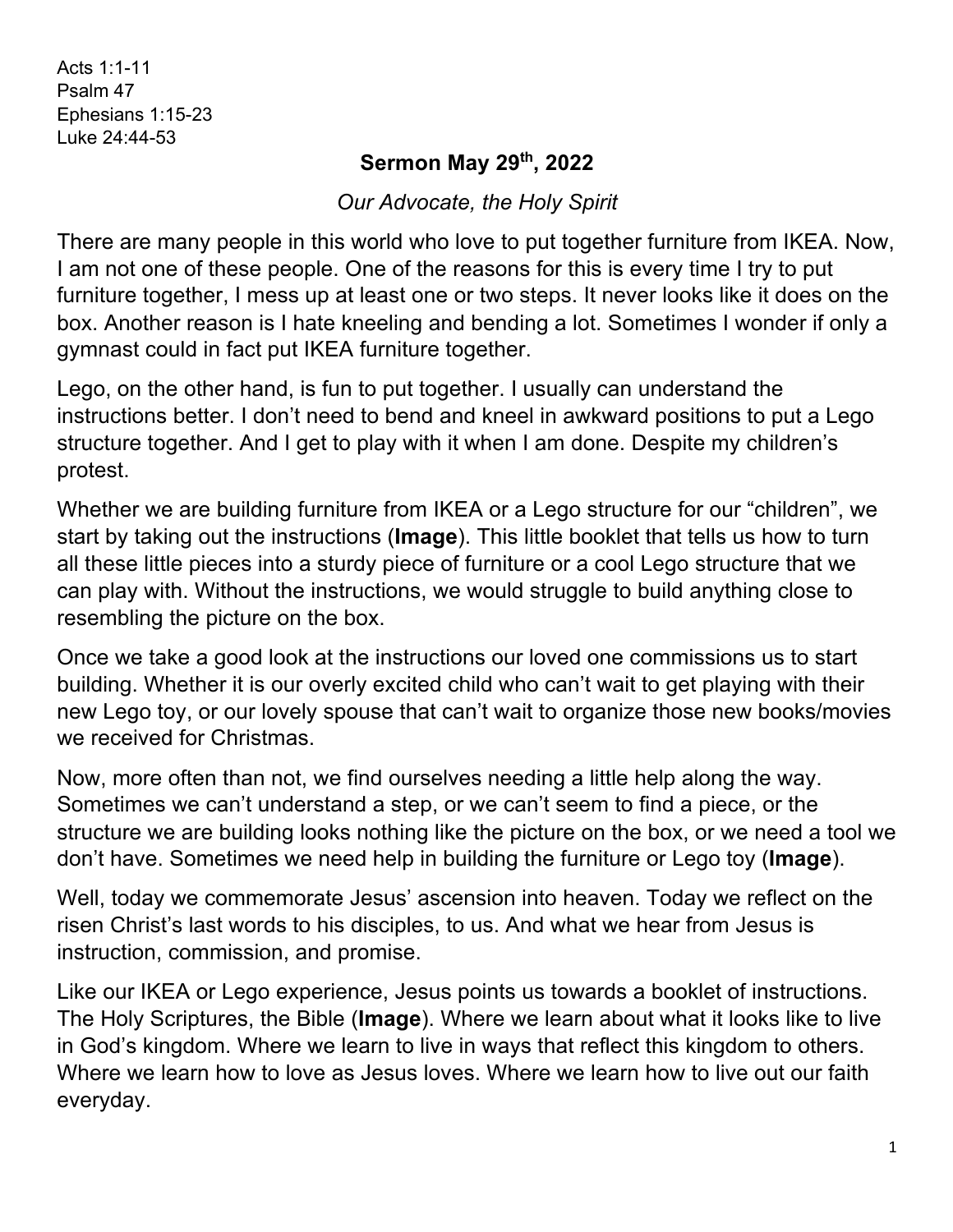The Bible is our instruction booklet. When we dedicate time to reflect on the stories we hear in the Bible, whether through devotion, or in worship, or in a Bible study, we find ourselves being more able to live out our lives in faith, reflecting God's kingdom in the world. Loving one another as Jesus loves us.

Which brings me to Jesus' next point. After we have received instruction, Jesus commissions us to go and proclaim the good news. To start putting together our furniture. Our Lego structure. To create a community that reflects God's kingdom. A community that is welcoming, forgiving, and healing. A community that is a light to the nations.

Jesus instructs us, commissions us, and then leaves us with a promise. We will not be alone when trying to understand the Bible. We will not be alone when trying to reflect God's kingdom in our community. We will not be alone when trying to live out our faith.

Jesus sees that throughout his time here with us, we struggle understanding the instruction booklet. How many times did he say to his disciples, "Oh you of little faith"? Jesus sees that we struggle to live out the hospitality, forgiveness, and healing Jesus invites us to live out. Remember the stories where the disciples fail to heal someone, or where they fail to show hospitality, or where they struggle to forgive. Jesus sees that we need help in reflecting God's hospitality, forgiveness, and healing.

So, Jesus makes a promise to us. Jesus will give us the gift of the Holy Spirit. The Holy Spirit that will guide us. The Holy Spirit that will help us understand the instruction booklet we call the Bible. The Holy Spirit that will help us get back on our feet when we fail to live out the hospitality, forgiveness, and healing that reflects God's kingdom come. The Holy Spirit that inspires us and empowers us to love one another as Jesus loves us (**Image**).

We are not alone. Jesus helps us. Like the disciples, sometimes we have to wait a little longer than we like. But Jesus helps us.

This is the promise we receive. Through the Holy Spirit, Jesus helps us live out God's kingdom come in the world. We bear witness to this promise in the lives of the disciples. We bear witness to this promise in the life of our community (**Image**). We bear witness to this promise in our daily lives.

Jesus instructs us, commissions us, and leaves us with a promise, so that through us, people continue to experience God's hospitality, forgiveness, and healing. So, we too, experience God's hospitality, forgiveness, and healing.

Let us pray, loving God, thank you for your instruction that we receive through your Holy Scriptures. Thank you for the Holy Spirt that gives us the wisdom to understand this instruction. Empower us to live out this instruction in our lives, reflecting your